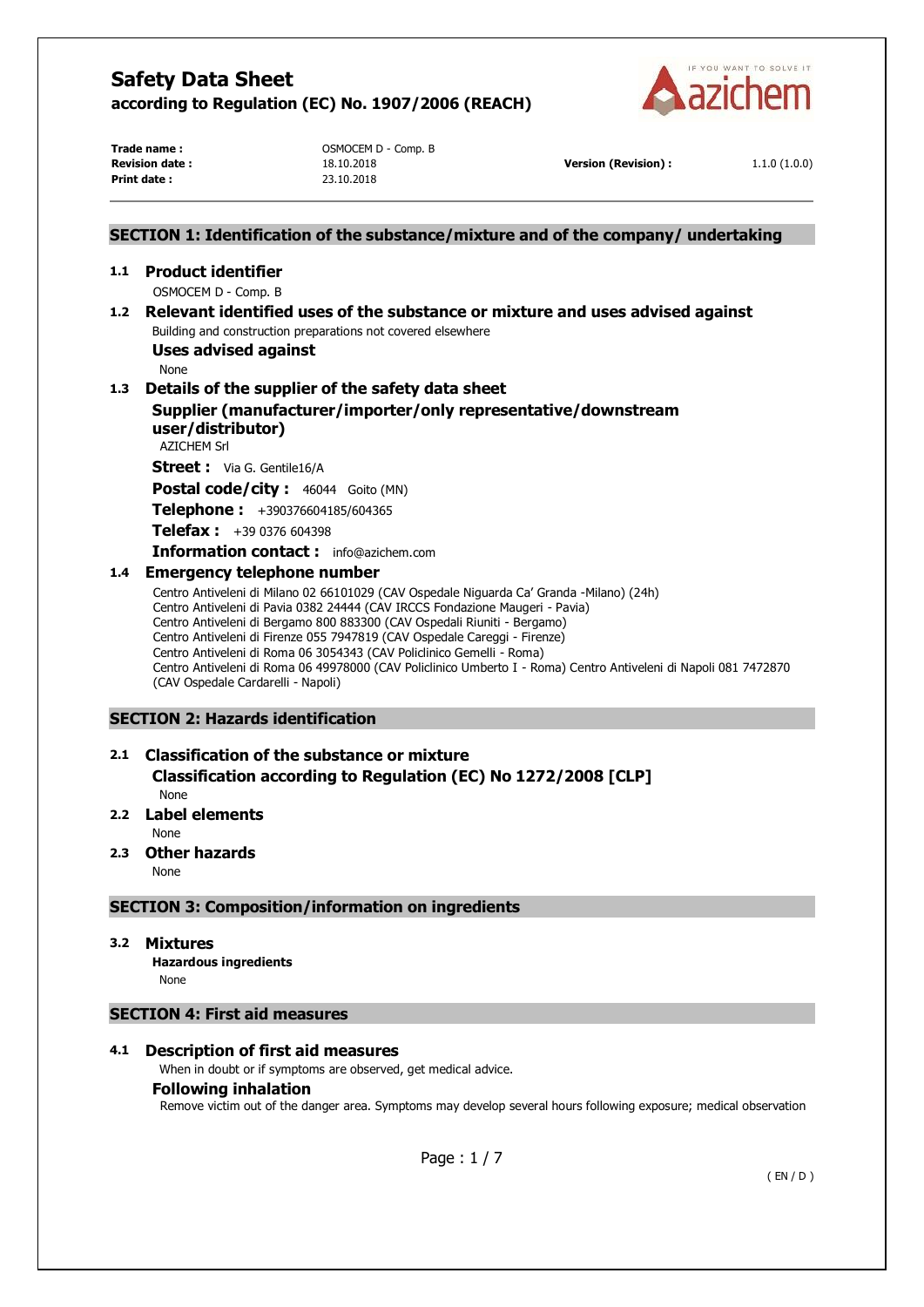

| Trade name:           |  |
|-----------------------|--|
| <b>Revision date:</b> |  |
| Print date:           |  |

OSMOCEM D - Comp. B **Print date :** 23.10.2018

**Revision date :** 18.10.2018 **Version (Revision) :** 1.1.0 (1.0.0)

therefore necessary for at least 48 hours.

#### **In case of skin contact**

Wash immediately with: Water Remove contaminated, saturated clothing immediately. In case of skin irritation, consult a physician. In case of skin reactions, consult a physician.

#### **After eye contact**

After contact with the eyes, rinse with water with the eyelids open for a sufficient length of time, then consult an ophthalmologist immediately.

#### **After ingestion**

Never give anything by mouth to an unconscious person or a person with cramps.

# **4.2 Most important symptoms and effects, both acute and delayed**

- No information available.
- **4.3 Indication of any immediate medical attention and special treatment needed**  None

#### **SECTION 5: Firefighting measures**

#### **5.1 Extinguishing media**

#### **Suitable extinguishing media**

Extinguishing powder alcohol resistant foam Carbon dioxide (CO2) Water mist

## **Unsuitable extinguishing media**

High power water jet

#### **5.2 Special hazards arising from the substance or mixture Hazardous combustion products**  None

## **5.3 Advice for firefighters**

Remove persons to safety.

#### **Special protective equipment for firefighters**

Do not inhale explosion and combustion gases. Use appropriate respiratory protection.

#### **SECTION 6: Accidental release measures**

#### **6.1 Personal precautions, protective equipment and emergency procedures**

Clear spills immediately. Wear a self-contained breathing apparatus and chemical protective clothing.

## **For non-emergency personnel**

Remove persons to safety.

#### **6.2 Environmental precautions**

Do not allow to enter into surface water or drains. In case of gas escape or of entry into waterways, soil or drains, inform the responsible authorities.

#### **6.3 Methods and material for containment and cleaning up For containment**

Absorb with liquid-binding material (e.g. sand, diatomaceous earth, acid- or universal binding agents). Collect in closed and suitable containers for disposal.

#### **For cleaning up**

The contaminated area should be cleaned up immediately with: Water Retain contaminated washing water and dispose it.

#### **6.4 Reference to other sections**

Reference to other sections Safe handling: see section 7 Personal protection equipment: see section 8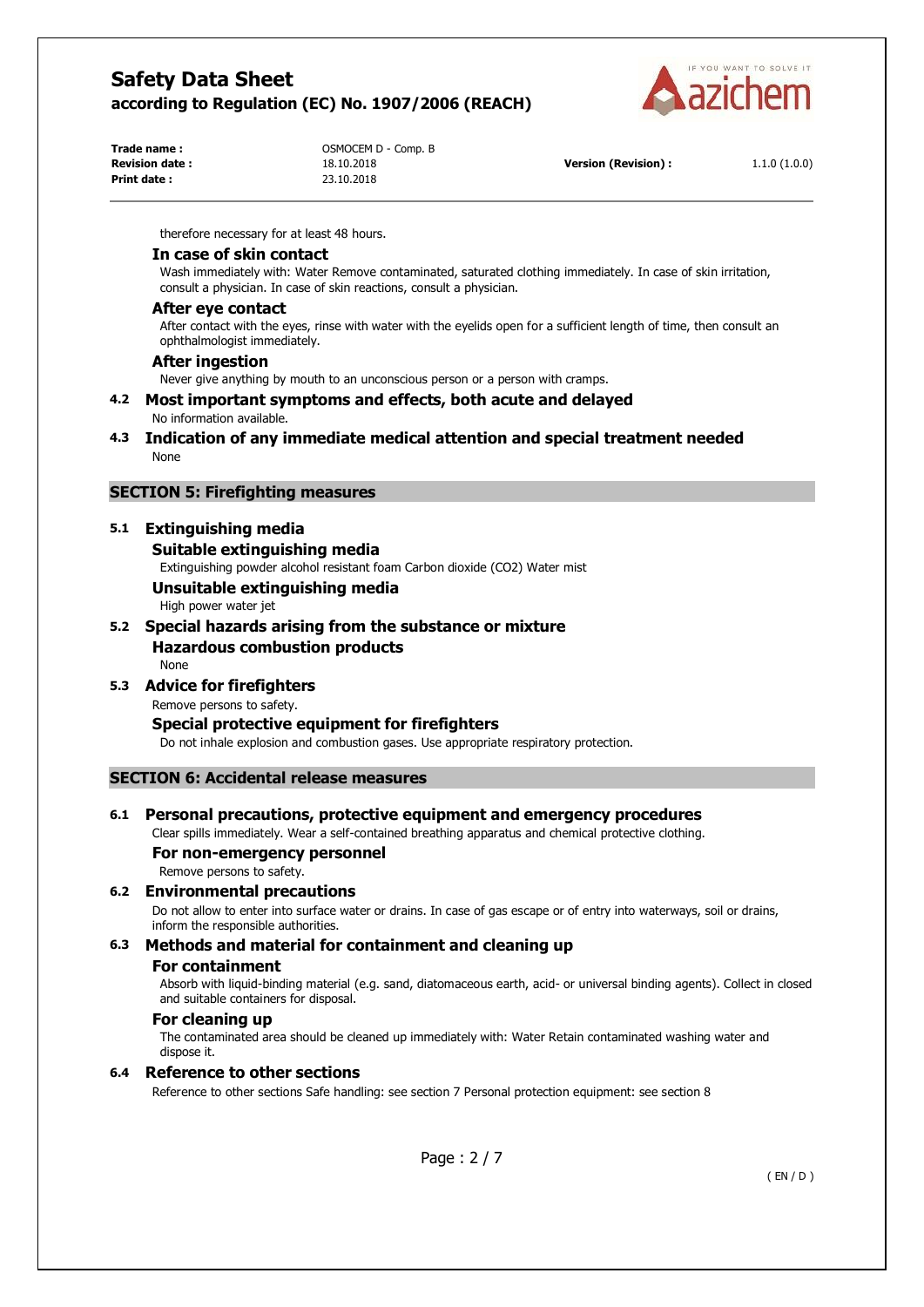

**Print date :** 23.10.2018

**Trade name :**  $OSMOCEM D - Comp. B$ 

**Revision date :** 18.10.2018 **Version (Revision) :** 1.1.0 (1.0.0)

#### **SECTION 7: Handling and storage**



# **7.1 Precautions for safe handling**

**Protective measures** 

**Specific requirements or handling rules**  Do not breathe dust. Do not breathe gas/fumes/vapour/spray. See section 8.

#### **Advices on general occupational hygiene**

Normal precautions taken when handling chemicals should be observed.

#### **7.2 Conditions for safe storage, including any incompatibilities**

Only use containers specifically approved for the substance/product.

#### **Requirements for storage rooms and vessels**

Keep in a cool, well-ventilated place. Protect against UV-radiation/sunlight Humidity.

## **Hints on joint storage**

**Storage class :** 12 **Storage class (TRGS 510) :** 12 **Keep away from** 

Store at least 3 metres apart from: Chemicals/products that react together readily

#### **Further information on storage conditions**

Keep container tightly closed and in a well-ventilated place.

**7.3 Specific end use(s)**  None

## **SECTION 8: Exposure controls/personal protection**

#### **8.1 Control parameters**

None

#### **8.2 Exposure controls**

## **Appropriate engineering controls**

If local exhaust ventilation is not possible or not sufficient, the entire working area must be ventilated by technical means. If technical exhaust or ventilation measures are not possible or insufficient, respiratory protection must be worn.

#### **Personal protection equipment**



When using do not eat, drink, smoke, sniff.

## **Eye/face protection**

**Suitable eye protection**  Eye glasses with side protection DIN EN 166

# **Skin protection**

#### **Hand protection**

Tested protective gloves must be worn DIN EN 374

**Suitable material** : Butyl caoutchouc (butyl rubber) NBR (Nitrile rubber) PVC (Polyvinyl chloride)

## **Respiratory protection**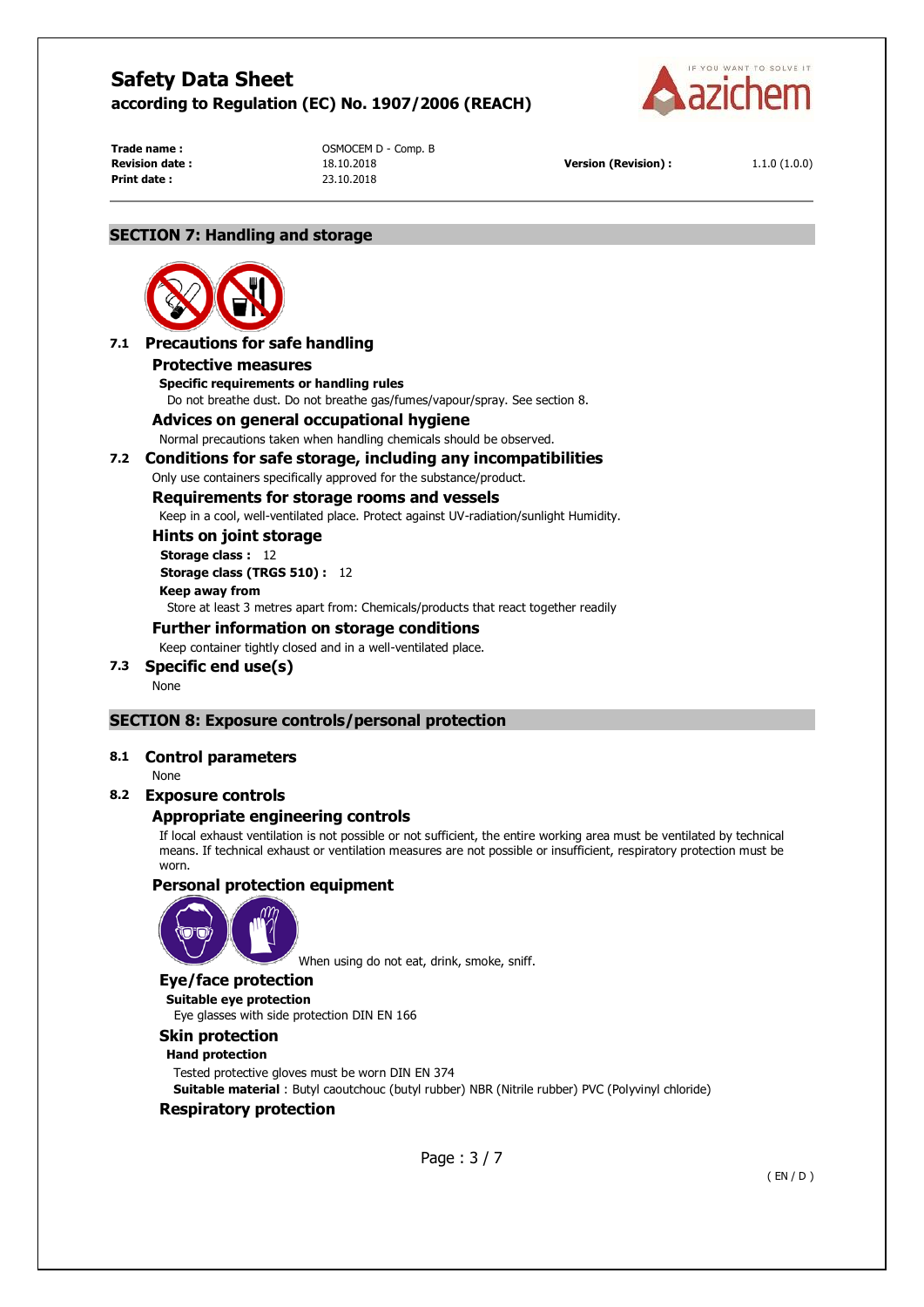

**Print date :** 23.10.2018

**Trade name :** OSMOCEM D - Comp. B

**Revision date :** 18.10.2018 **Version (Revision) :** 1.1.0 (1.0.0)

Usually no personal respirative protection necessary.

#### **SECTION 9: Physical and chemical properties**

# **9.1 Information on basic physical and chemical properties**

# **Safety relevant basis data**

|     | <b>Aspect</b>                               |                 | clear liquid       |
|-----|---------------------------------------------|-----------------|--------------------|
|     | Colour                                      |                 | No data available  |
|     | <b>Odour</b>                                |                 | No data available  |
|     | Melting point/melting range:                | (1013 hPa)      | No data available  |
|     | <b>Vapour density</b>                       | $($ (air = 1) ) | Data not available |
|     | Initial boiling point and boiling<br>range: | (1013 hPa)      | No data available  |
|     | Decomposition temperature :                 |                 | No data available  |
|     | <b>Self flammability</b>                    |                 | No data available  |
|     | Flash point:                                |                 | No data available  |
|     | Flammability (solid, gas)                   |                 | Data not available |
|     | Lower explosion limit :                     |                 | No data available  |
|     | <b>Upper explosion limit:</b>               |                 | No data available  |
|     | <b>Explosive properties</b>                 |                 | Data not available |
|     | Vapour pressure                             | (20 °C)         | No data available  |
|     | Density:                                    | (20 °C)         | No data available  |
|     | <b>Water solubility:</b>                    | (20 °C)         | No data available  |
|     | pH :                                        |                 | No data available  |
|     | <b>Log Pow</b>                              | (20 °C)         | not applicable     |
|     | <b>Viscosity:</b>                           | (20 °C)         | No data available  |
|     | <b>Odour threshold</b>                      |                 | Data not available |
|     | <b>Evaporation rate</b>                     |                 | Data not available |
|     | <b>Oxidizing properties</b>                 |                 | Data not available |
| 9.2 | <b>Other information</b>                    |                 |                    |

None

## **SECTION 10: Stability and reactivity**

#### **10.1 Reactivity**

The product is stable.

## **10.2 Chemical stability**

See section 7. No additional measures necessary.

**10.3 Possibility of hazardous reactions**  No information available.

#### **10.4 Conditions to avoid**  None.

# **10.5 Incompatible materials**

Nessuno in particolare

**10.6 Hazardous decomposition products**  None

# **SECTION 11: Toxicological information**

## **11.1 Information on toxicological effects Acute effects**

It has no significant toxicity properties.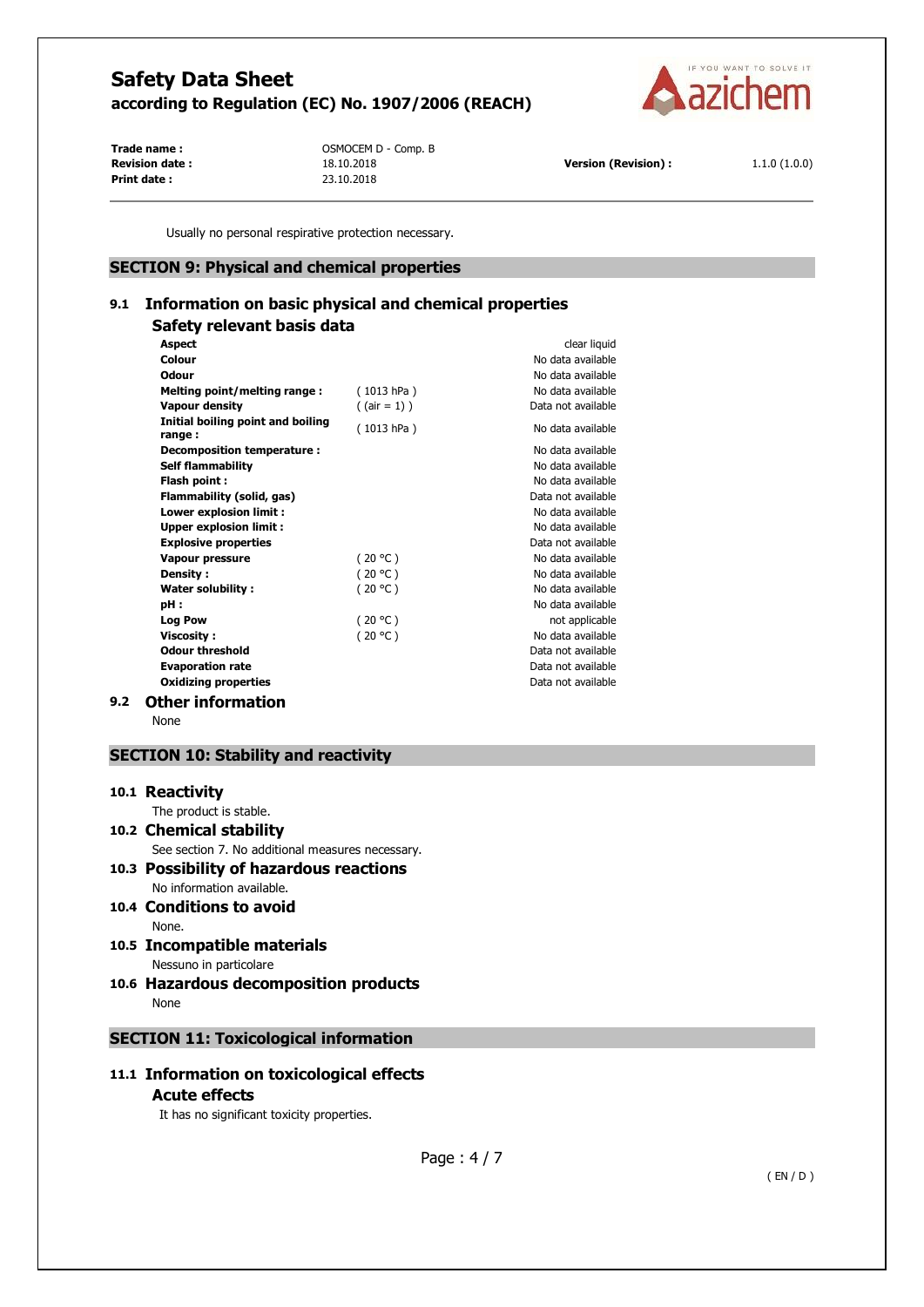

**Print date :** 23.10.2018

**Trade name :**  $OSMOCEM D - Comp. B$ 

**Revision date :** 18.10.2018 **Version (Revision) :** 1.1.0 (1.0.0)

#### **Irritant and corrosive effects**

**Primary irritation to the skin**  Not an irritant. **Irritation to eyes**  Not an irritant. **Irritation to respiratory tract**  Not an irritant. **Sensitisation** 

**In case of skin contact**  not sensitising. **In case of inhalation**  not sensitising.

#### **Repeated dose toxicity (subacute, subchronic, chronic)**

There were no chronic effects or effects at low concentrations.

## **CMR effects (carcinogenicity, mutagenicity and toxicity for reproduction)**

The ingredients in this mixture do not meet the criteria for classification as CMR according to CLP.

## **SECTION 12: Ecological information**

Do not allow uncontrolled discharge of product into the environment.

- **12.1 Toxicity** 
	- No data available
- **12.2 Persistence and degradability**

Product is partially biodegradable. Significant residues remain.

**12.3 Bioaccumulative potential**  No indication of bioaccumulation potential.

# **12.4 Mobility in soil**

No information available.

# **12.5 Results of PBT and vPvB assessment**

The substance in the mixture does not meet the PBT/vPvB criteria according to REACH, annex XIII.

- **12.6 Other adverse effects**  No information available.
- **12.7 Additional ecotoxicological information**  None

## **SECTION 13: Disposal considerations**

- **13.1 Waste treatment methods** 
	- **Product/Packaging disposal**

Dispose according to legislation.

# **SECTION 14: Transport information**

#### **14.1 UN number**

No dangerous good in sense of these transport regulations.

## **14.2 UN proper shipping name**

No dangerous good in sense of these transport regulations.

## **14.3 Transport hazard class(es)**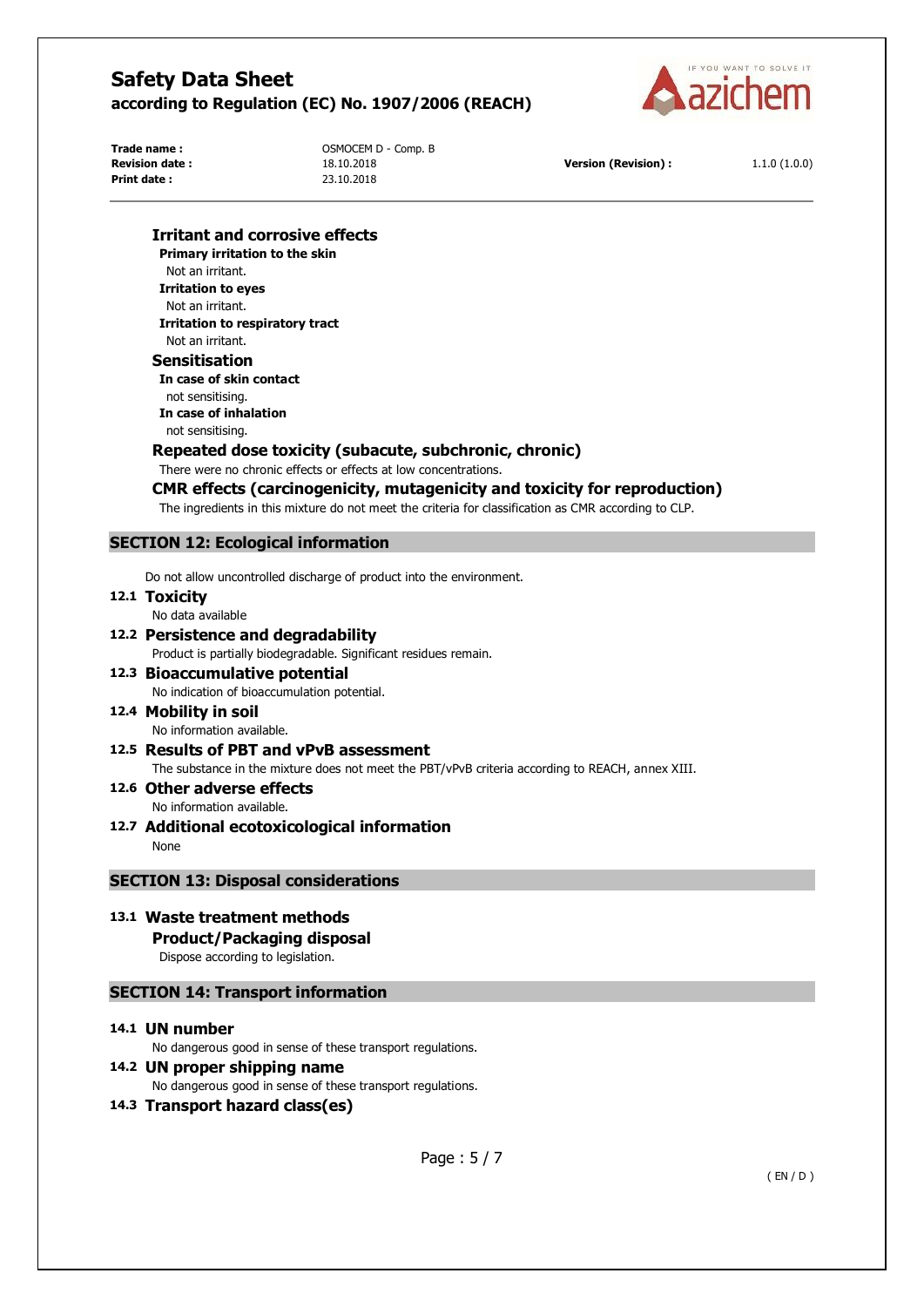

| Trade name:           | OSMOCEM D - Comp. B |
|-----------------------|---------------------|
| <b>Revision date:</b> | 18.10.2018          |
| Print date:           | 23.10.2018          |

**Version (Revision) :** 1.1.0 (1.0.0)

No dangerous good in sense of these transport regulations.

#### **14.4 Packing group**

No dangerous good in sense of these transport regulations.

#### **14.5 Environmental hazards**

No dangerous good in sense of these transport regulations.

#### **14.6 Special precautions for user**

None

#### **14.7 Transport in bulk according to Annex II of Marpol and the IBC Code**  not applicable

#### **SECTION 15: Regulatory information**

# **15.1 Safety, health and environmental regulations/legislation specific for the substance or mixture**

#### **EU legislation**

Regulation (EC) 1907/2006 (REACh).

Regulation (EC) No 1272/2008 (CLP).

Regulation (EU) 2015/830 requirements for the compilation of safety data sheets.

Amendings, for the purposes of its adaptation to technical and scientific progress, Regulation (EC) No 1272/2008: Commission Regulation (EC) No 790/2009 (I ATP). Commission Regulation (EU) No 286/2011(II ATP). Commission Regulation (EU) No 618/2012 (III ATP). Commission Regulation (EU) No 487/2013 (IV ATP). Commission Regulation (EU) No 944/2013 (V ATP). Commission Regulation (EU) No 605/2014 (VI ATP). Commission Regulation (EU) No 1297/2014 (VII ATP). Commission Regulation (EU) No 2015/1221 (VIII ATP).

#### **Other regulations (EU)**

#### **Regulation (CE) 1907/2006: Substance of very high concern included in the SVHC Candidate List**  None

#### **National regulations**

Italy: Legislative Decree 81/2008 (Consolidated Law on protection of health and safety at work), as amended and Directive 2009/161/UE - chemical risk assessment in accordance with Title IX

#### **Water hazard class (WGK)**

Class : nwg (Non-hazardous to water) Classification according to VwVwS

#### **15.2 Chemical safety assessment**

not applicable

#### **SECTION 16: Other information**

#### **16.1 Indication of changes**

15. EU legislation

#### **16.2 Abbreviations and acronyms**

**LEGENDA:**

| ADR:          | Accord européen relative au transport international des marchandises dangereuses par route (accordo<br>europeo relativo al trasporto internazionale delle merci pericolose su strada) |
|---------------|---------------------------------------------------------------------------------------------------------------------------------------------------------------------------------------|
| ASTM:         | ASTM International, originariamente nota come American Society for Testing and Materials (ASTM)                                                                                       |
| EINECS:       | European Inventory of Existing Commercial Chemical Substances (Registro Europeo delle Sostanze<br>chimiche in Commercio)                                                              |
| EC(0/50/100): | Effective Concentration 0/50/100 (Concentrazione Effettiva Massima per 0/50100% degli Individui)                                                                                      |
| LC(0/50/100): | Lethal Concentration 0/50/100 (Concentrazione Letale per 0/50100% degli Individui)                                                                                                    |
| IC50:         | Inhibitor Concentration 50 (Concentrazione Inibente per il 50% degli Individui)                                                                                                       |
| NOEL:         | No Observed Effect Level (Dose massima senza effetti)                                                                                                                                 |
| NOEC:         | No Observed Effect Concentration (Concentrazione massima senza effetti)                                                                                                               |
| LOEC:         | Lowest Observed Effect Concentration (Concentrazione massima alla quale è possibile evidenziare un<br>effetto)                                                                        |